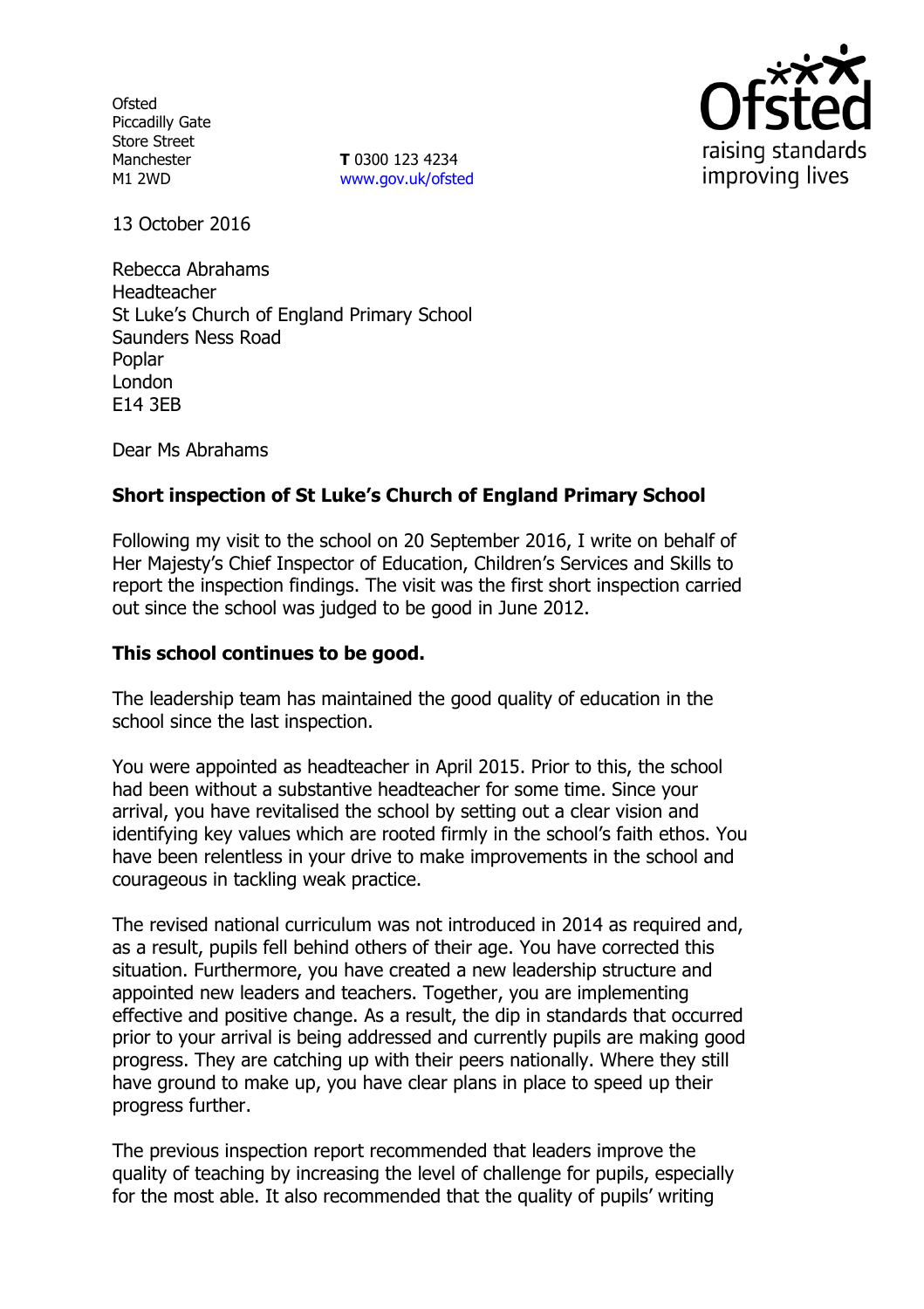

should be improved. Since your appointment, you have set up systems which allow you to measure the progress that different groups of pupils are making in reading, writing and mathematics. Teachers have carried out observations in lessons, focused on checking that the most able and the least able pupils are provided with challenging activities which promote good progress. You have implemented a revised marking and feedback policy which is consistently applied by teachers. The areas for improvement identified at the time of the previous inspection are being addressed.

## **Safeguarding is effective.**

There is a strong culture of safeguarding in the school. Since your appointment, you have tightened up site security and reviewed the school's policy documentation in line with the most recent guidance. You have made sure that absence is followed up rigorously, and any concerns reported to the relevant agencies. Leaders, governors and members of staff are regularly trained in aspects of safeguarding. Skilled and experienced professionals deliver training on a range of relevant topics. You and another senior leader have taken on responsibility as designated safeguarding leads. You have communicated this very effectively to staff. Members of staff know exactly how to respond and report any concerns. You keep detailed records of any issues that arise.

Pupils learn how to keep themselves safe with online safety having a high priority. Posters in classrooms remind pupils of simple rules to follow to maintain their security when online. Governors take safeguarding seriously; they commissioned an external audit of the school's practice and procedures to make sure that any possible further improvements were identified. You are now implementing the audit's few minor suggestions.

Leaders and governors have ensured that all safeguarding arrangements are fit for purpose and records are detailed and of high quality.

### **Inspection findings**

- Leadership and management of the school have been re-energised since you arrived at the school four terms ago. You have worked with governors, staff, parents and pupils to tackle weaknesses and set the school back on track. Governors describe a considerable 'gear change'; parents recognise the impact of your leadership; and pupils are making more progress. You are determined that the school will continue on this upward trajectory.
- Leaders correctly identified that pupils were not making enough progress in reading. They introduced new strategies for the teaching of reading throughout the school. In May 2016 you appointed a new literacy leader, who is making sure that these new strategies are implemented successfully and consistently. Teachers and teaching assistants are welltrained to deliver these lessons. In Year 1, we saw small groups of pupils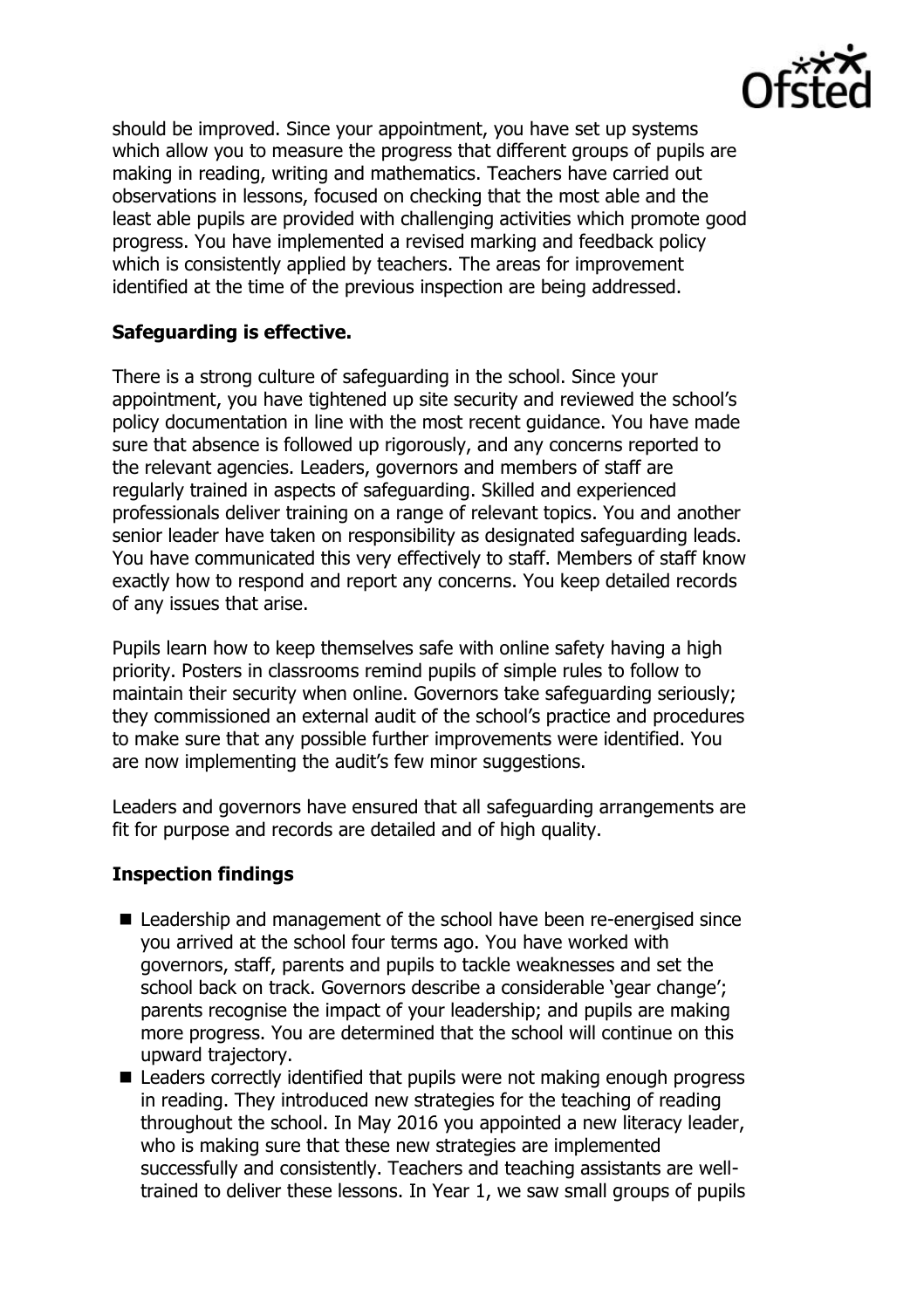of all abilities reading confidently. The least able were reading repetitive texts with great enjoyment. The most able pupils were tackling more complex texts with several sentences on each page. They rose admirably to the additional challenge of identifying when and why full stops were used within the text. Similarly, in Year 4 the most able pupils were reading 'The BFG' by Roald Dahl fluently and with expression. In 2016, progress in reading was good for most groups of pupils in most year groups, showing that they are catching up with their peers nationally.

- The majority of leaders are new to leadership or new to their role. They are enthusiastic and keen to contribute to improvements. However, they need training and support to be fully effective in fulfilling their ambitions. Similarly, some governors are new to their role. They have attended training and now understand more of the information that is presented to them. They receive information from a range of sources to help them check on the school's progress. However, they do not ask precisely focused questions to hold leaders fully to account for their work.
- You have introduced a system for recording the progress and attainment of pupils in different cohorts and different groups. You have a deep understanding of this information, and the factors which influence results. This information confirms that in almost all year groups, boys are making similar progress in writing to girls, for example. Overall, there is no trend of underperformance for disadvantaged pupils. You have correctly identified that pupils from lower starting points do not make consistently strong progress and have put detailed plans in place to tackle this issue in the coming academic year.
- In two year groups, attainment is weaker as a result of the late implementation of the national curriculum and historic poor teaching. You have focused resources on improving standards in these cohorts and have comprehensive plans in place to ensure that these pupils catch up with their peers before they move on to secondary school. The proportion of pupils working above age-related expectations is increasing over time in other year groups.
- The proportion of pupils reaching a good level of development by the end of the Reception Year has increased year on year. In 2016, this proportion was above the national average for 2015 – the most recent comparative national information available. Disadvantaged pupils in this cohort still lag behind others, but the difference is gradually diminishing over time. A significant number of children join the early years with skills which are below those typical for their age, and they make good progress. Indoors, provision is bright and attractive with interesting activities. We saw pupils enjoying activities for prolonged periods of time during our visit to the Reception classes. Outdoors, however, activities were not as inviting. They were not consistently enriched with text, letters and numbers as those inside were.
- You have tackled the poor attendance of some pupils with determination. You have nominated a member of staff to take leadership of this aspect of the school's work and provide support yourself when needed. You have introduced incentives to reward pupils' good attendance, and follow